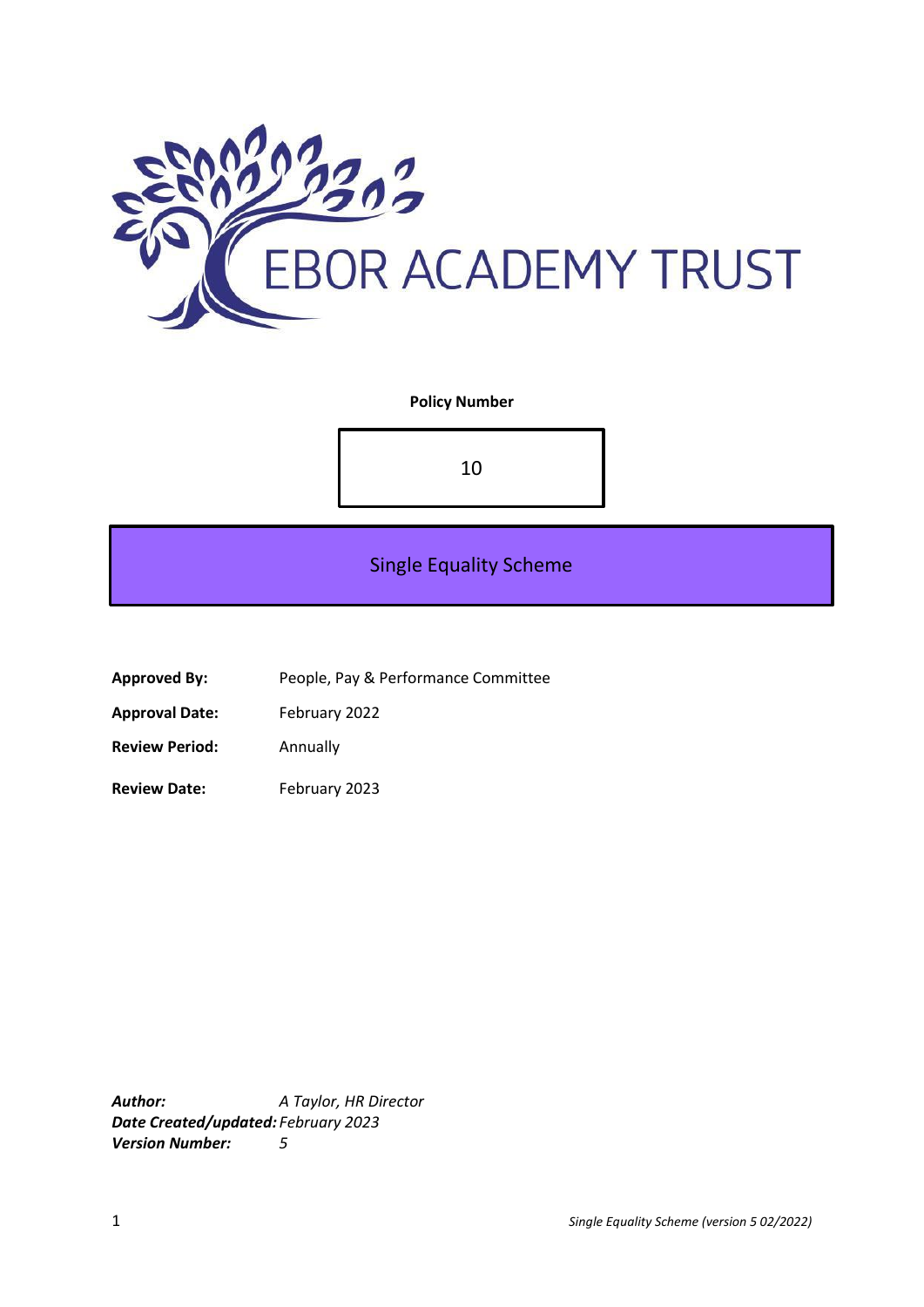#### **Contents:**

| <b>Section</b><br><b>Number</b> | <b>Title</b>                                                  | Page |
|---------------------------------|---------------------------------------------------------------|------|
| 1                               | Introduction                                                  | 3    |
| 2                               | The Trust's Equality Vision                                   | 3    |
| 3                               | Meeting our Duties - Statutory Requirements                   | 4    |
| 4                               | Race Quality                                                  | 4    |
| 5                               | <b>Disability Equality</b>                                    | 4    |
| 6                               | Accessibility (refer also to the School's Accessibility plan) | 4    |
| 7                               | <b>Gender Equality</b>                                        | 5    |
| 8                               | Transgender                                                   | 5    |
| 9                               | <b>Community Cohesion</b>                                     | 5    |
| 10                              | Age, Sexual Orientation, Religion and Belief                  | 6    |
| 11                              | Information, Performance and Evidence                         | 6    |
| 11.1                            | Pupil Achievement                                             | 6    |
| 11.2                            | Admissions, transitions, Exclusions                           | 6    |
| 11.3                            | Social Relationships                                          | 6    |
| 11.4                            | Role and Responsibilities                                     | 6    |
| 12                              | <b>Publicising our Scheme</b>                                 | 7    |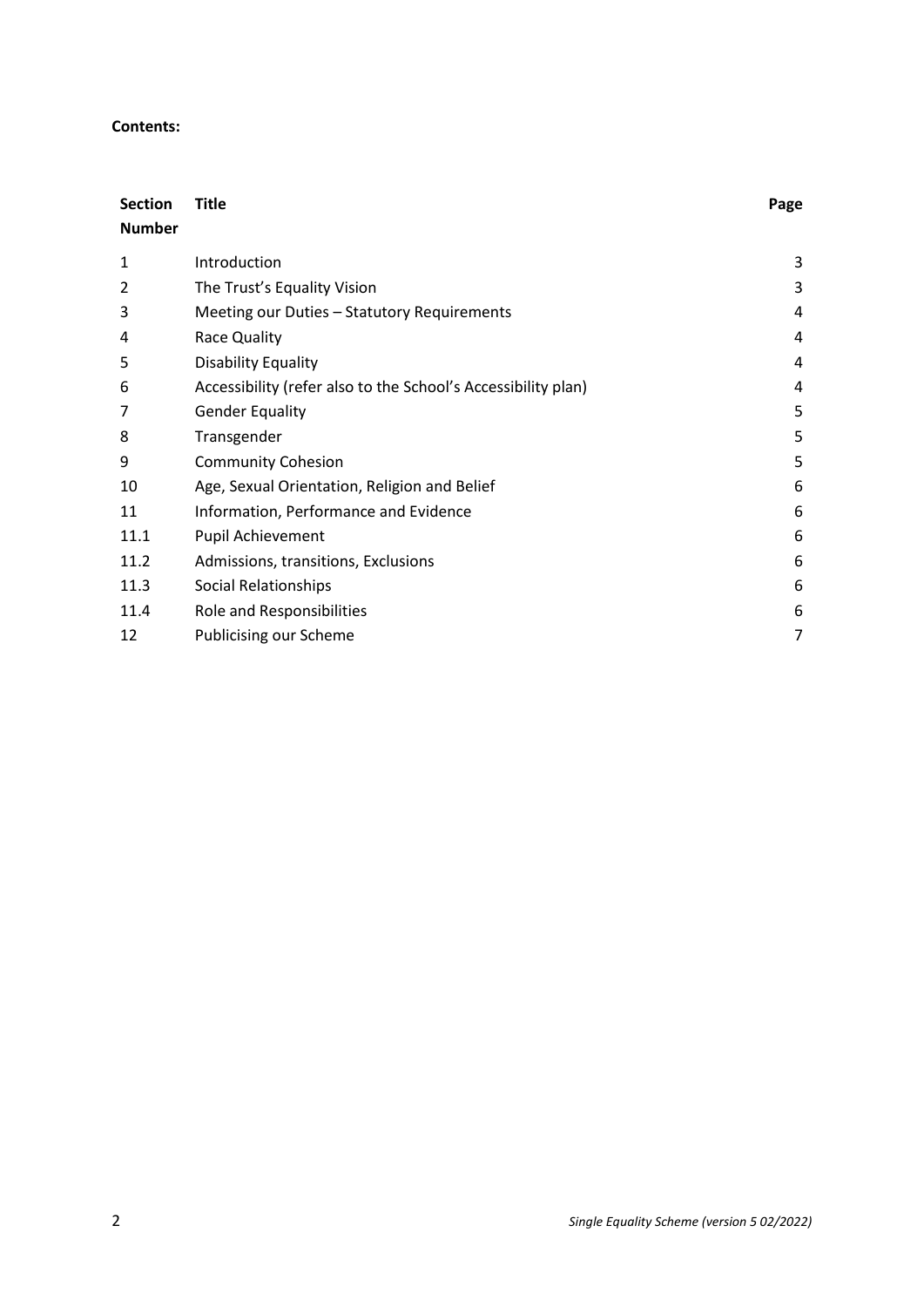#### **1 Introduction**

This Scheme applies to all academies within Ebor Academy Trust.

The Single Equality Scheme brings together the Trust's approach for promoting equality in our policies and procedures and, most importantly in our day to day practices and interactions with the whole community.

Overall, Equality Duties are not new to academies. The Duty to Promote Race Equality came into force in 2002; The Duty to Promote Disability Equality came into force in 2006 and The Gender Equality Duty in 2007. As of 1st April 2011, The Equality Act (2010) has required schools to meet a single Public Sector Equality Duty. Our Scheme includes pupils, governors, parents, carers and all those within our extended academy communities.

## **2 The Trust's Equality Vision**

We aim to create an environment for learning which will encourage all children to achieve the highest standards, through the provision of a broad, balanced and imaginative curriculum, high expectations, praise for a task well done and through committed, enthusiastic and effective teaching. We will work hard to help children to develop into confident, responsible and caring adults through clearly articulated parameters and in an atmosphere of tolerance and mutual respect. We aim to promote the spiritual, moral, cultural, mental and physical development of students/ pupils within the Trust and in society generally and prepare them for the opportunities, responsibilities and experiences of later life.

## *To achieve this we will:*

- a) Respect the equal human rights of all our students/ pupils and educate them about equality
- b) Not discriminate against anyone on the grounds of any protected characteristic including their gender, sexual orientation, race, age, colour, religion, nationality, ethnic, national origins, gender reassignment, marriage or civil partnership, pregnancy or maternity, or physical or mental abilities
- c) Work to promote positive attitudes to difference by enabling all students/ pupils in the Trust's community to contribute to, and gain full access to, all activities
- d) Create an environment where respect means that all students/ pupils are able to reach their full potential, making reasonable adjustments where necessary
- e) Ensure that all recruitment, employment, promotion and training systems are fair to all, and provide opportunities for everyone to achieve
- f) Promote diversity by challenging stereotypes, achievement gaps and self-limiting aspirations
- g) Take account of difference to help overcome any barriers to learning in order to promote achievement and fulfilment in all our students/ pupils
- h) Respect the equal rights of our staff, volunteers, and other members of the community, including the religious beliefs and practices of all staff, pupils, parents and carers and comply with all reasonable requests relating to religious observance and practice. We seek ways to celebrate faith and cultural diversity.
- i) Embrace relevant legislation through Trust policies, procedures, communications and culture.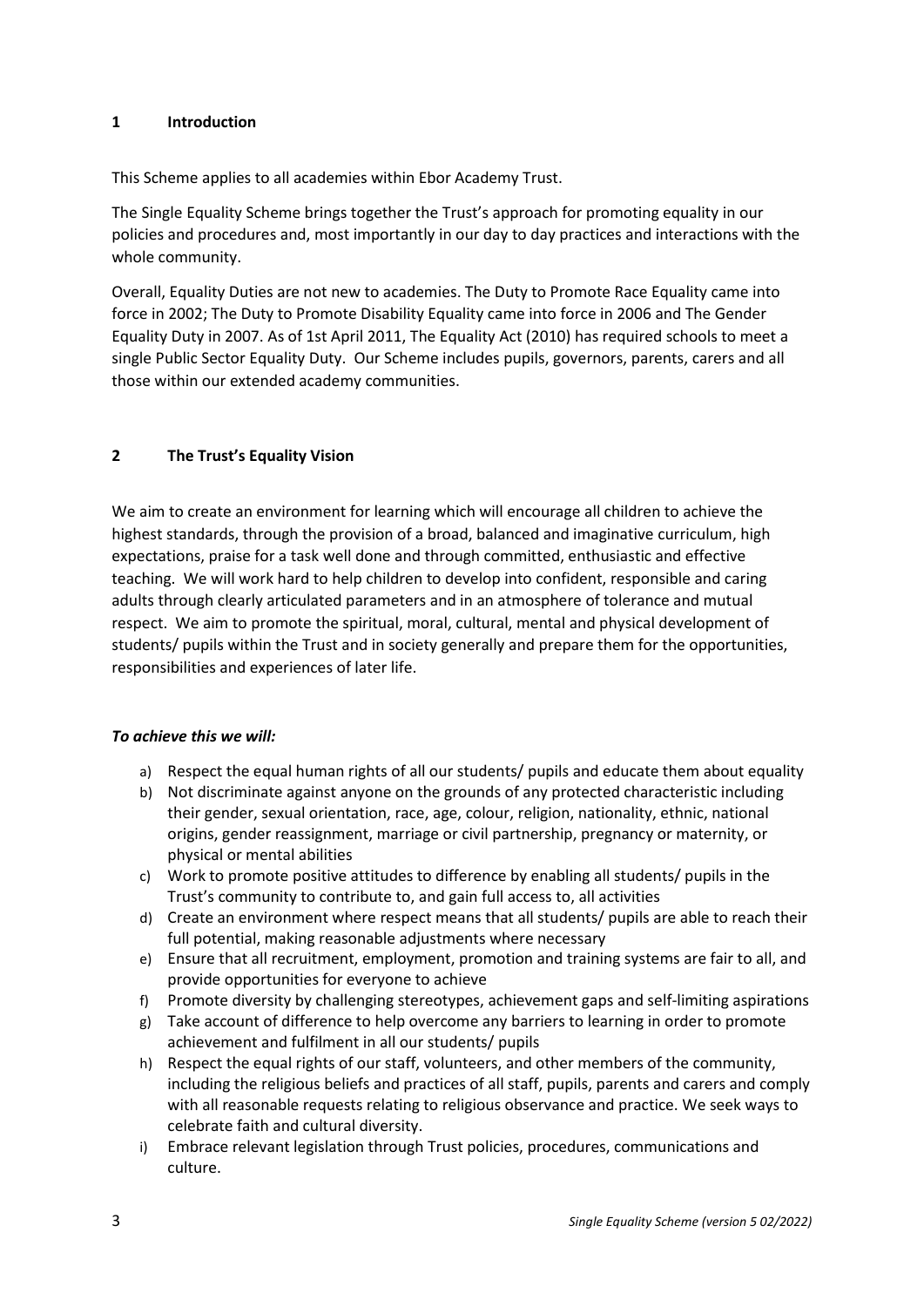## **3 Meeting our Duties - Statutory Requirements**

Under the statutory duties all academies have responsibilities to promote race, disability and gender equality.

#### **4 Race Equality**

The general duty to promote race equality means that we must have due regard to:

- a) Eliminate unlawful racial discrimination
- b) Promote equality of opportunity
- c) Promote good relations between people of different racial groups.

We strive to offer a culturally diverse curriculum that prepares children for life in a diverse society. This is achieved through themed curriculum weeks as well as through the delivery of the relevant Local Authority Syllabus for Religious Education, which provides learning about different faiths.

All racist incidents will be recorded. Staff should deal with the incident in line with the Trust behaviour/conduct policy. The governors and all relevant bodies will be kept informed in line with the latest advice and guidance.

#### **5 Disability Equality**

The general duty to promote disability equality means that we must have due regard to:

- a) Promote equality of opportunity between disabled people and other people
- b) Eliminate unlawful discrimination
- c) Eliminate disability-related harassment
- d) Promote positive attitudes towards disabled people
- e) Encourage participation by disabled people in public life
- f) Take steps to take account of disabled peoples' disabilities, even where that involves treating disabled people more favourably than other people

## **6 Accessibility (refer also to the School's Accessibility plan)**

There is specific disability legislation in relation to disabled pupils and accessibility which means we must plan strategically over time to:

- a) Make improvements to the physical environment of the Trust's premises to increase access;
- b) Make written information accessible to pupils in a range of different ways
- c) We must ensure that disabled pupils do not receive less favourable treatment and to do this the Trust has a duty to make reasonable adjustments.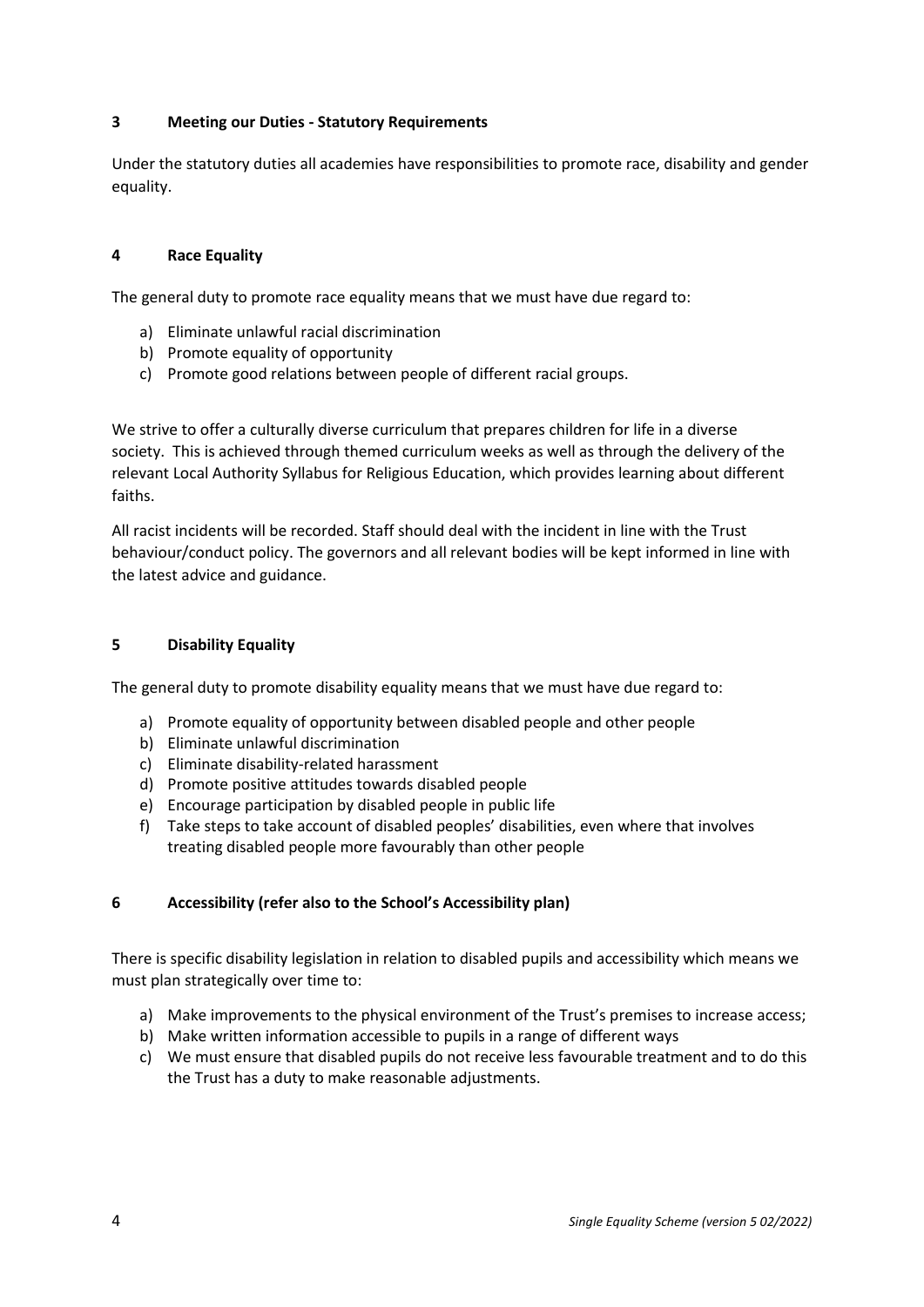## **7 Gender Equality**

The general duty to promote gender equality means that we must have due regard to:

- a) Eliminating unlawful discrimination and harassment and
- b) Promoting equality of opportunity between men and women, girls and boys.

The Trust carries out regular assessment processes to check that there are no gender differences in achievement. Where there are any significant differences in year group cohorts in terms of gender then changes are applied to the curriculum to meet needs. There are a good range of clubs, workshops and initiatives which challenge gender stereotypes and ensures the true fulfilment of potential.

The duty also includes the need to consider actions to address the causes of any gender pay gap.

# **8 Transgender**

Transgendered people are explicitly covered by the gender equality duty. The term transgendered refers to a range of people who do not feel comfortable with their birth gender. The Trust will respect the confidentiality of those seeking gender reassignment and will provide a supportive environment within academy communities.

# **9 Community Cohesion**

We also have a responsibility to promote community cohesion, developing good relations across different cultures, ethnic, religious and non-religious and socioeconomic groups.

Strand 1 – Teaching, learning and the curriculum – with emphasis across the curriculum on the 'promotion of common values and valuing diversity', promotion of awareness of human rights and the responsibility to uphold and defend them, developing skills of participation and responsible actions.

Strand 2 – Equity and Excellence – equality for all to succeed, removing barriers to access, eliminating variations in outcomes for different groups.

Strand 3 – Engagement and extended services – enabling the means for pupils and their families to interact with people from different backgrounds and to build positive relations and links with different schools and communities – locally and more widely.

We recognise that individual academies within the Trust have a responsibility for educating students who will live and work in a country which is diverse in terms of culture, religions or beliefs, ethnicities and social backgrounds.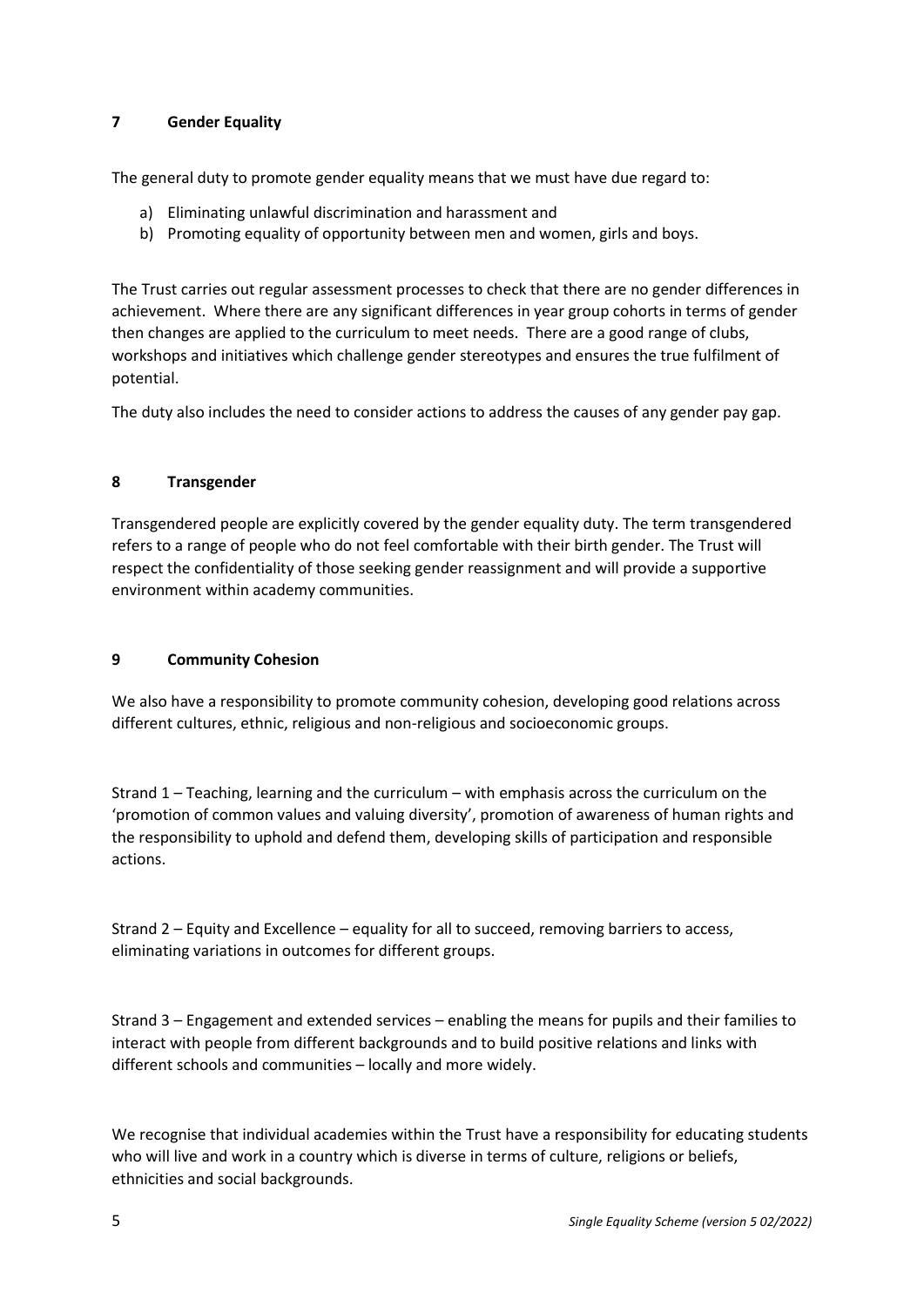We understand that there are different types of schools in different communities and will promote the interaction of pupils with those in other schools/colleges where appropriate.

We understand that we already have a duty to eliminate unlawful racial discrimination and to promote equality of opportunity and good relations between people of different groups.

# **10 Age, Sexual Orientation, Religion and Belief**

Ebor Academy Trust recognises the valuable contribution that is made by all employees of all ages to its work. We will ensure that all employees, regardless of age, sexual orientation, religion or belief will have equal access to selection for recruitment, training, career progression and retention opportunities.

# **11. Information, Performance and Evidence**

## **11.1. Pupil achievement**

The Trust analyses data during the year for pupils of different groups. This includes gender groups, vulnerable groups (FMS, Service, and Ethnicity) and those identified on the SEN and medical registers. The progress and achievement of these groups is monitored by school leaders, class teachers and teaching assistants.

Personalised targets are set for pupils with learning difficulties and are included on SEN pupils' individual education plans. The Trust has developed a close working partnership with parents of these targeted children through parent conversation meetings.

## **11.2. Admissions, Transitions, Exclusions**

The Trust meets with early year's provider groups and secondary schools and has well developed systems for children transitions.

## **11.3. Social Relationships**

The Trust has targeted the importance of providing more opportunities for children to be aware of equality issues through assemblies and cross curricular PSHCE links. A Trust wellbeing strategy team is led by a member of the School Improvement Team.

## **11.4. Role and Responsibilities**

This Equality Scheme will be aligned with other academy Improvement / Development / Corporate Plans. Its implementation will be monitored in each academy within the SEF, other review processes